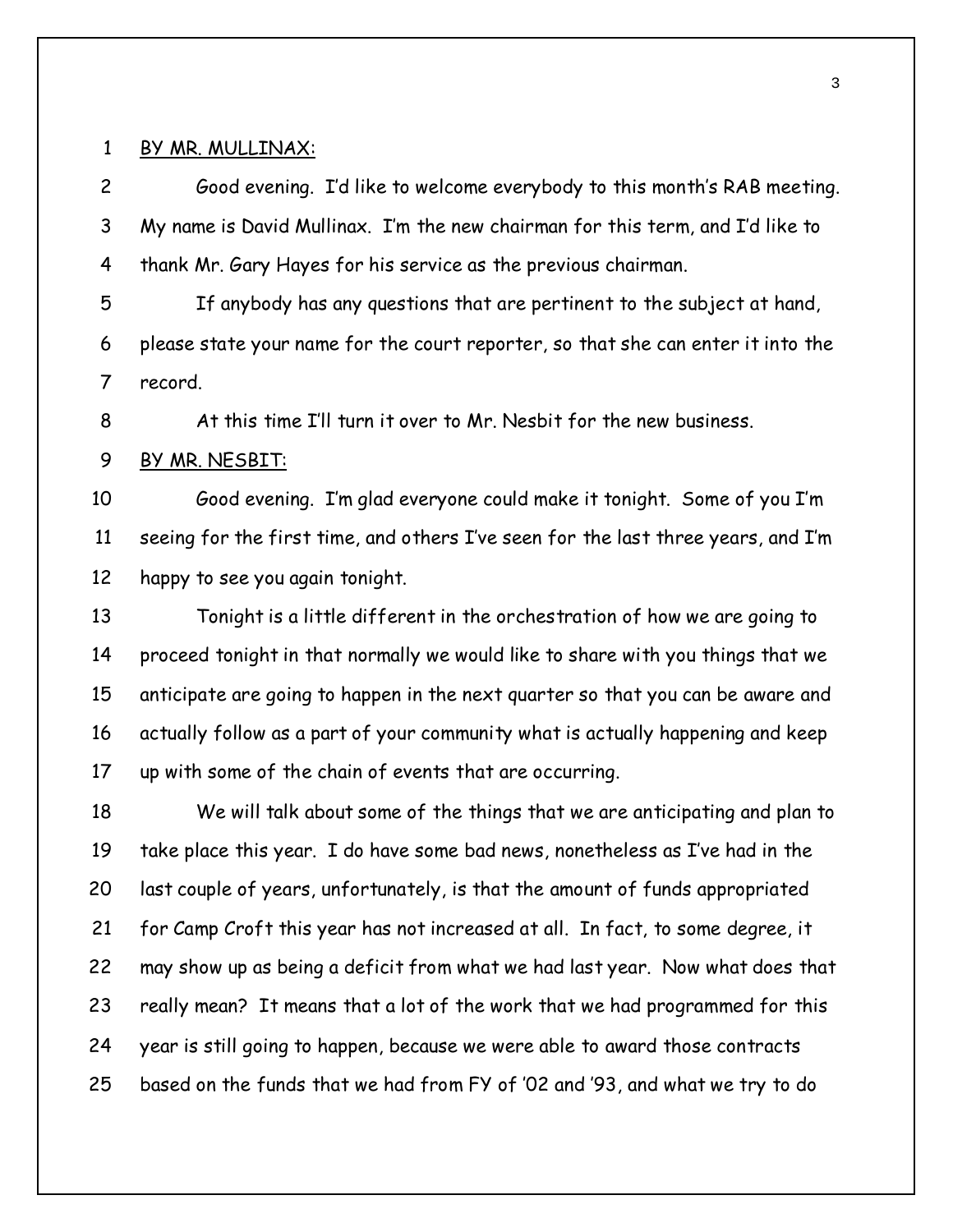1 or what I try to do is put ourselves in a position that whenever money comes 2 available from other divisions within the Corps or other projects that aren't 3 awarded or something like that, we have contracts and/or work that we can 4 proceed on here at Camp Croft, and we were the recipient of some of that last 5 year.

6 So we are getting some work done that, based upon the way planning was 7 initially done, was not planned for last year or this year, but we are going to 8 have done based on extra money that was out there that we were able to take 9 advantage of. That's the good news.

10 In the last meeting we had our new chairman, David, Mr. Mullinax, and we 11 went through the process, and everything went well, and we're very happy to 12 have him on board, and we will continue with the advisory board because there 13 have been some questions in the past as to whether or not the RAB would 14 continue, and the answer is yes. You will always have the opportunity to 15 participate in the RAB either by coming to the meetings or actually submitting 16 an application to participate on the board. Okay. So that's available to you, as 17 well.

18 The last meeting we had was in March, and we did not receive or Zapata 19 did not receive any verbal or email or any letters of any concerns from the 20 community.

21 I'll just read some of the statuses of some of the old business that were 22 followed up on.

23 The status of meeting between the Corps of Engineers and the park's 24 office with Mike Foley. We discussed at the last meeting maps depicting the 25 trails that have been cleared. Zapata has prepared a draft brochure

4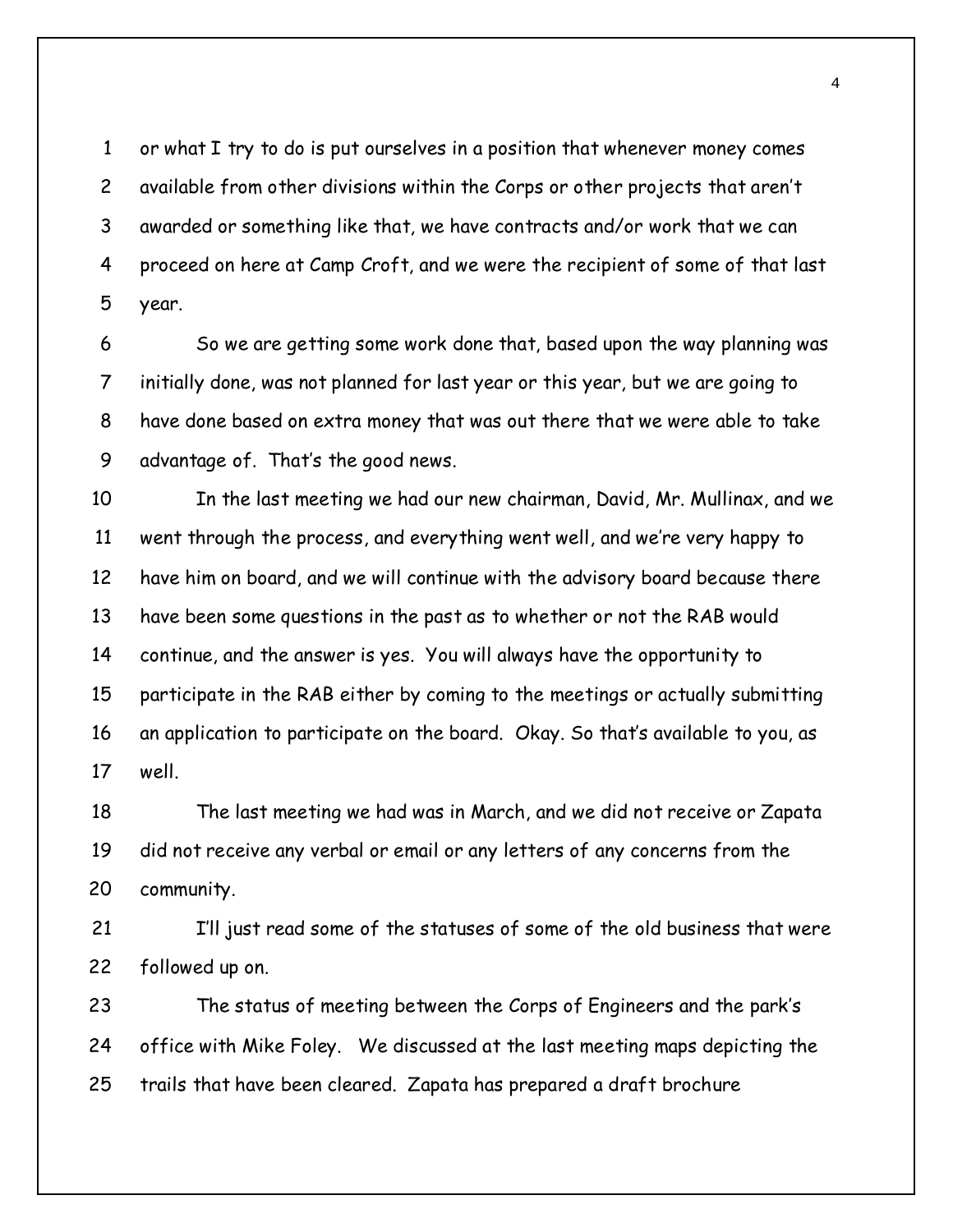1 undergoing Corps of Engineer's approval to try to show some of the additional 2 trails that were added to the map. I know that's still in progress.

3 There was an update status given on the ownership of property 4 transferred to auction that was under or is under new development. We spoke 5 about that at the last meeting; and there were items that were not opened for 6 discussion that was raised again and were addressed at the last meeting and in 7 previous meetings referring to the transcripts and the website.

8 Ammunition that was found on the golf course and placed in a peach shed. 9 Discussion closed at the last meeting with response from the Sheriff's 10 Department of them providing some input into that concern that was cleared 11 last meeting; and the status of Kelsey Creek, Site 80, 18 and Grid 80, removal 12 status per the EE/CA stated last meeting in terms of reference of the 13 transcript. That was clarified by Zapata at the last meeting as well.

14 And those were the things that were discussed at the last meeting as old 15 business, and what I would like to do right now is let Dan just talk and give us a 16 brief description of what is to take place this year and a tentative time 17 schedule, which will be a little more of an idea of what to expect.

18 BY MR. PLUGGE:

19 Thanks, Ron.

20 Basically, over the next few months we're going to be continuing work 21 within the Wedgewood Subdivision. We found some pits of concern there 22 several years ago.

23 We received funding and developed a scope and awarded through 24 contract to Zapata to remove items in those areas. They're within one 25 resident's yard, and we've received the right of entry to do that work.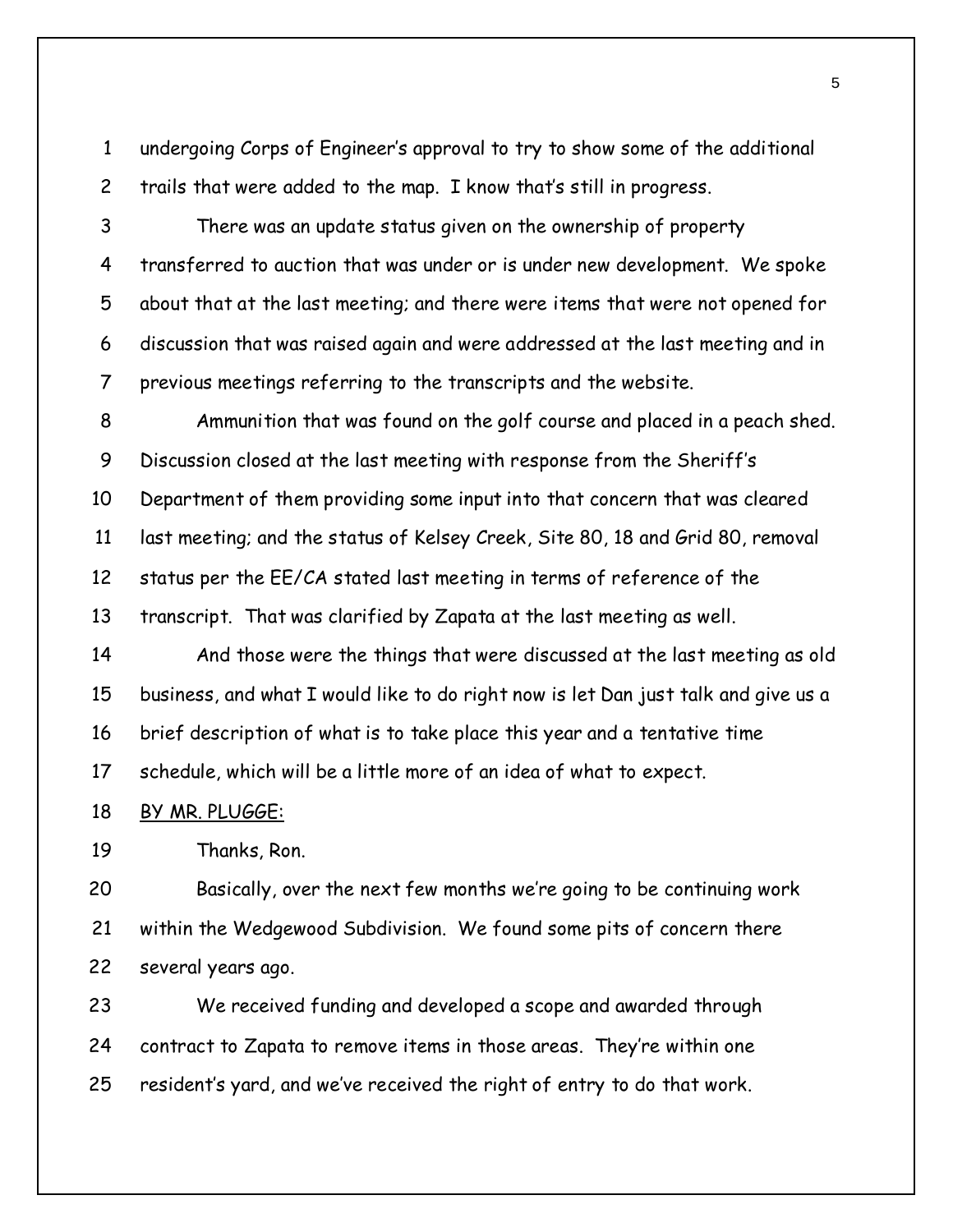1 The other areas that are a concern around are located between 2 Wedgewood Subdivision and the golf course. We're currently negotiating right 3 of entry with the golf course owners so we can do this work.

4 We're going to start doing brush clearing and geophysics in the month of 5 November, and the removal activities will start in January. Probably the 6 second, third and fourth weeks of January we will be out there, of course 7 weather permitting, depending on whether there's any ice or snow.

8 So other than that, we're going to try to get some of these areas 9 cleared; and if you live in Wedgewood Subdivision, we will be contacting you in 10 the very near future, because you might have to relocate for a few days to – 11 while we do our work, and which might be a little bit of an inconvenience, but it's 12 going to be Monday through Thursday, only four days a week, basically like 13 seven in the morning until 4:30 in the afternoon. So, hopefully, most everybody 14 has to go to work and it won't be too much of a problem, but we will be 15 contacting all the residents that are affected in the very near future regarding 16 that.

17 Other than that, that's about the summary of the work that we have 18 planned in the near future. Thank you.

### 19 BY MR. MIKE WINNINGHAM:

20 I'm good. Dan covered it.

### 21 BY MR. NESBIT:

22 Okay. Basically he covered the work and current status. Does anybody 23 have any questions about what we have brought forward?

- 24 BY MR. BRUCE DELL:
- 25 Mr. Nesbit, my name is Bruce Dell.

6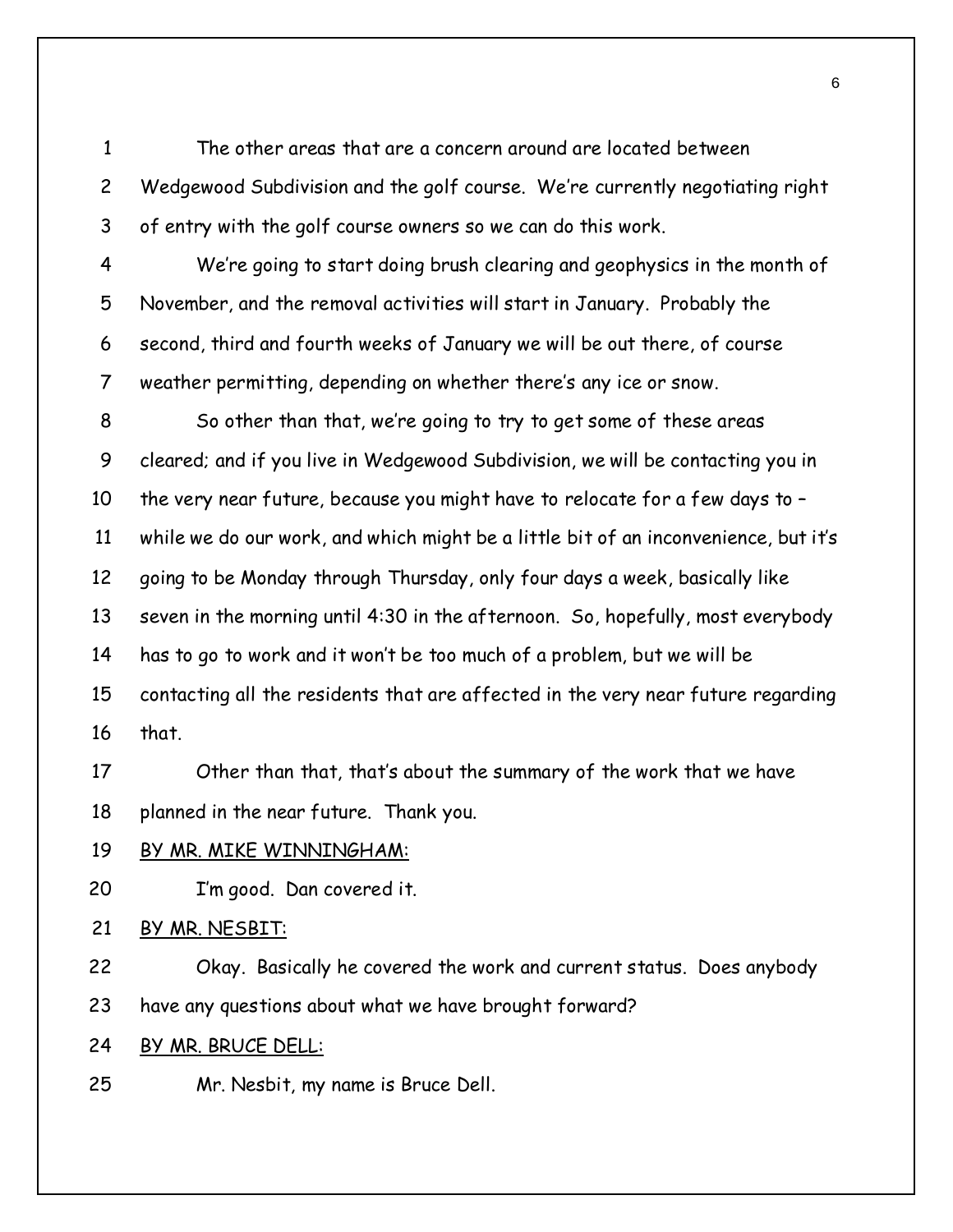| $\mathbf{1}$   | Were you ever able to meet with Mike Foley at the Parks and Recreation              |
|----------------|-------------------------------------------------------------------------------------|
| $\overline{c}$ | Office in Columbia about the status of the trails and the language associated       |
| 3              | with the clearing of those trails?                                                  |
| 4              | BY MR. NESBIT:                                                                      |
| 5              | We have not.                                                                        |
| 6              | BY MR. BRUCE DELL:                                                                  |
| 7              | Of Croft State Park.                                                                |
| 8              | BY MR. NESBIT:                                                                      |
| 9              | Yes.                                                                                |
| 10             | We have not met with him for whatever reason. We have made calls                    |
| 11             | trying to set that up, but just haven't had it.                                     |
| 12             | <u>BY MR. DAVID MULLINAX:</u>                                                       |
| 13             | Is there any other questions?                                                       |
| 14             | <u>BY MR. GARY HAYES:</u>                                                           |
| 15             | Mr. Nesbit, does he just not return your calls?                                     |
| 16             | BY MR. NESBIT:                                                                      |
| 17             | No, not that necessarily. Zapata and our Huntsville office have been                |
| 18             | trying to make, you know, have a meeting in order to discuss the situation.         |
| 19             | There have been times when we've just been phone tags, and there are times          |
| 20             | when either us or them didn't return calls, so we're just missing each other        |
| 21             | more than anything else, I believe, and they haven't really - well, we've just been |
| 22             | missing each other.                                                                 |
| 23             | Any other questions?                                                                |
| 24             | (NO RESPONSE)                                                                       |
| 25             | BY MR. NESBIT:                                                                      |
|                |                                                                                     |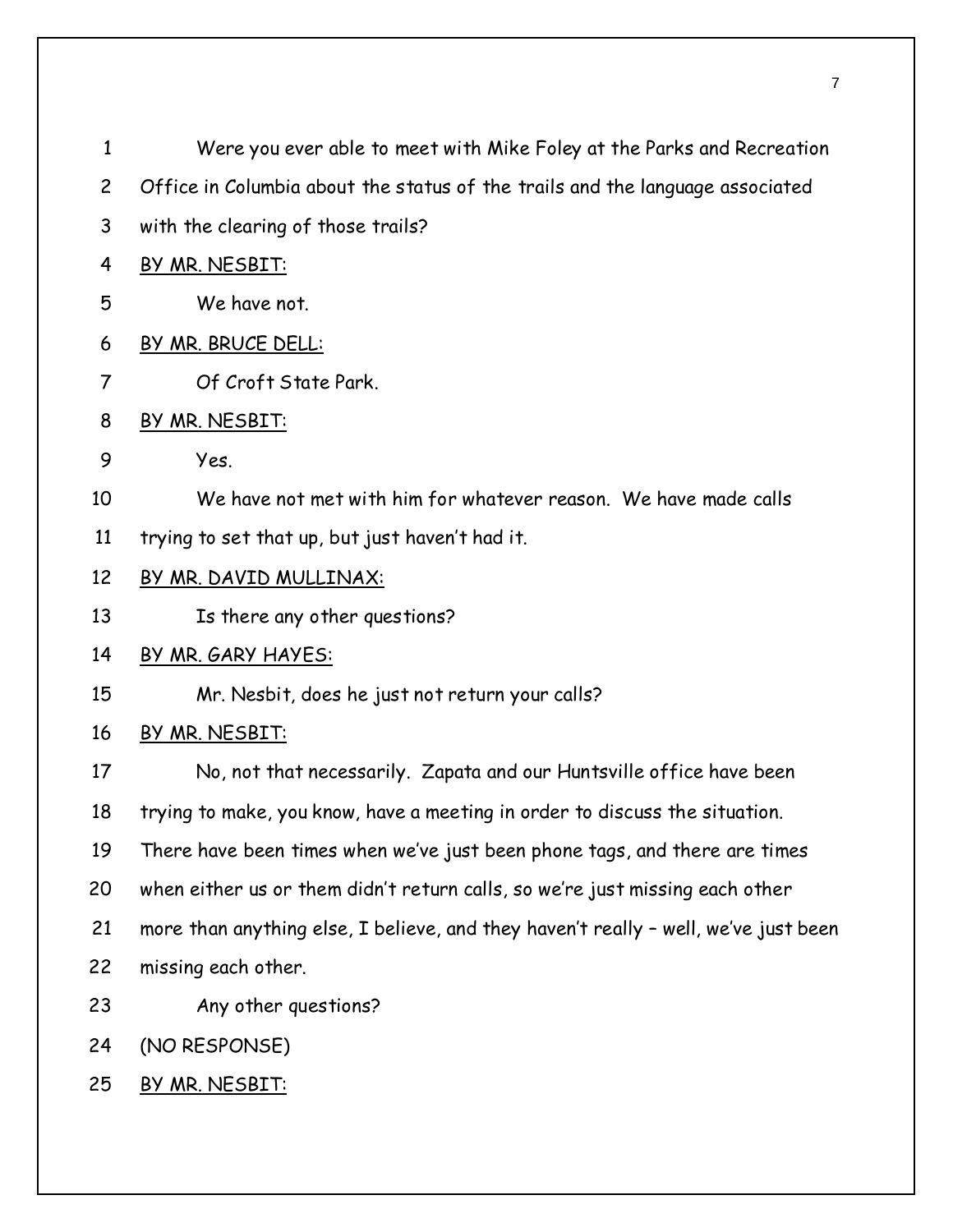1 I want to make certain that everyone understands, especially those that 2 are living in the Wedgewood Subdivision and/or near the golf course where the 3 anticipated work that's scheduled to take place this year. As Dan mentioned, 4 we are negotiating still with the – with the golf course because that property, 5 based upon our safety issues that we're having to deal with, impacts a lot of 6 what we can do and when we can actually do them.

7 We think that we will come to an agreeable solution here pretty soon that 8 will not only be a benefit for the community but help us to minimize the cost as 9 well for the work that is yet to be done, so if everything goes well, we will 10 proceed as scheduled. If not, we may have to make some adjustments to the 11 schedule once again. We don't want to, but we may have to or be forced to; and 12 when that happens or if that happens, we will make that information available, 13 especially to those living in the Wedgewood Subdivision so that they are kept 14 apprised of what's going on.

#### 15 BY MR. MIKE WINNINGHAM:

16 I would like to add just one thing on that, if I could?

17 BY MR. NESBIT:

18 Sure.

#### 19 BY MR. MIKE WINNINGHAM:

20 The Wedgewood area, just like the previous cleanup they've done out 21 there, will be using those engineering controls to reduce the exclusion zone or 22 the times you'll have to move, so as Dan Plugge mentioned, we're scheduled to 23 work Monday through Thursday. However, based on the schedule like they did 24 last time, we'll schedule it so we're only hopefully inconveniencing you maybe one 25 or two days a week as we move through. As you move the exclusion zones, you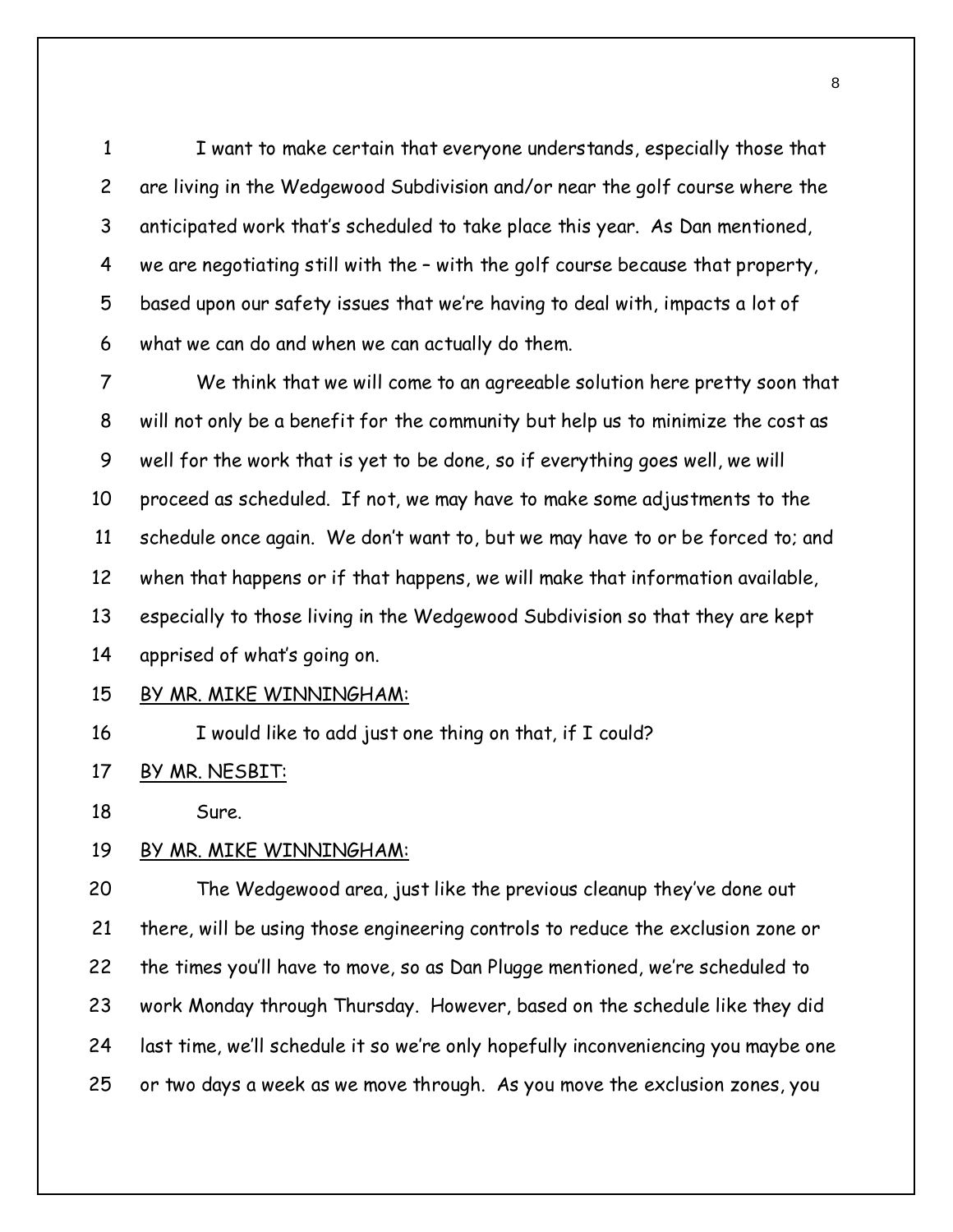| $\mathbf{1}$   | move with the items we're working on. So we'll try to keep that at a minimum,    |
|----------------|----------------------------------------------------------------------------------|
| $\overline{c}$ | and hopefully, maybe we can work with you, and some days work better than        |
| 3              | other days; but our primary work days will be Monday through Thursdays of        |
| 4              | each week.                                                                       |
| 5              | BY MR. PAUL PETTY:                                                               |
| 6              | Did I understand you? I'm Paul Petty.                                            |
| $\overline{7}$ | Did I understand you to say you found something in the Wedgewood area            |
| 8              | at one house? Did I understand you to say that?                                  |
| 9              | BY MR. DAN PLUGGE:                                                               |
| 10             | Yes, I believe I said that. Yes, we ---                                          |
| 11             | BY MR. PAUL PETTY:                                                               |
| 12             | You said that?                                                                   |
| 13             | BY MR. DAN PLUGGE:                                                               |
| 14             | Yes, we found some things several years ago, an area of concern. We              |
| 15             | don't know what's there. Basically, our geophysical maps show that there might   |
| 16             | be some metallic items in the subsurface, and it could be garbage. We don't      |
| 17             | know yet. Basically, we've come up with a contract with Zapata to go investigate |
| 18             | those couple of areas.                                                           |
| 19             | <u>BY MR. PAUL PETTY:</u>                                                        |
| 20             | Okay.                                                                            |
| 21             | BY MR. DAN PLUGGE:                                                               |
| 22             | And in addition we're, as was mentioned in the EE/CA, we have - there's          |
| 23             | several areas around the Wedgewood Subdivision that are slated for removal       |
| 24             | actions as funding becomes available over the next several years; but as far as  |
| 25             | whether or not we know anything will be there, nobody knows until we             |
|                |                                                                                  |
|                |                                                                                  |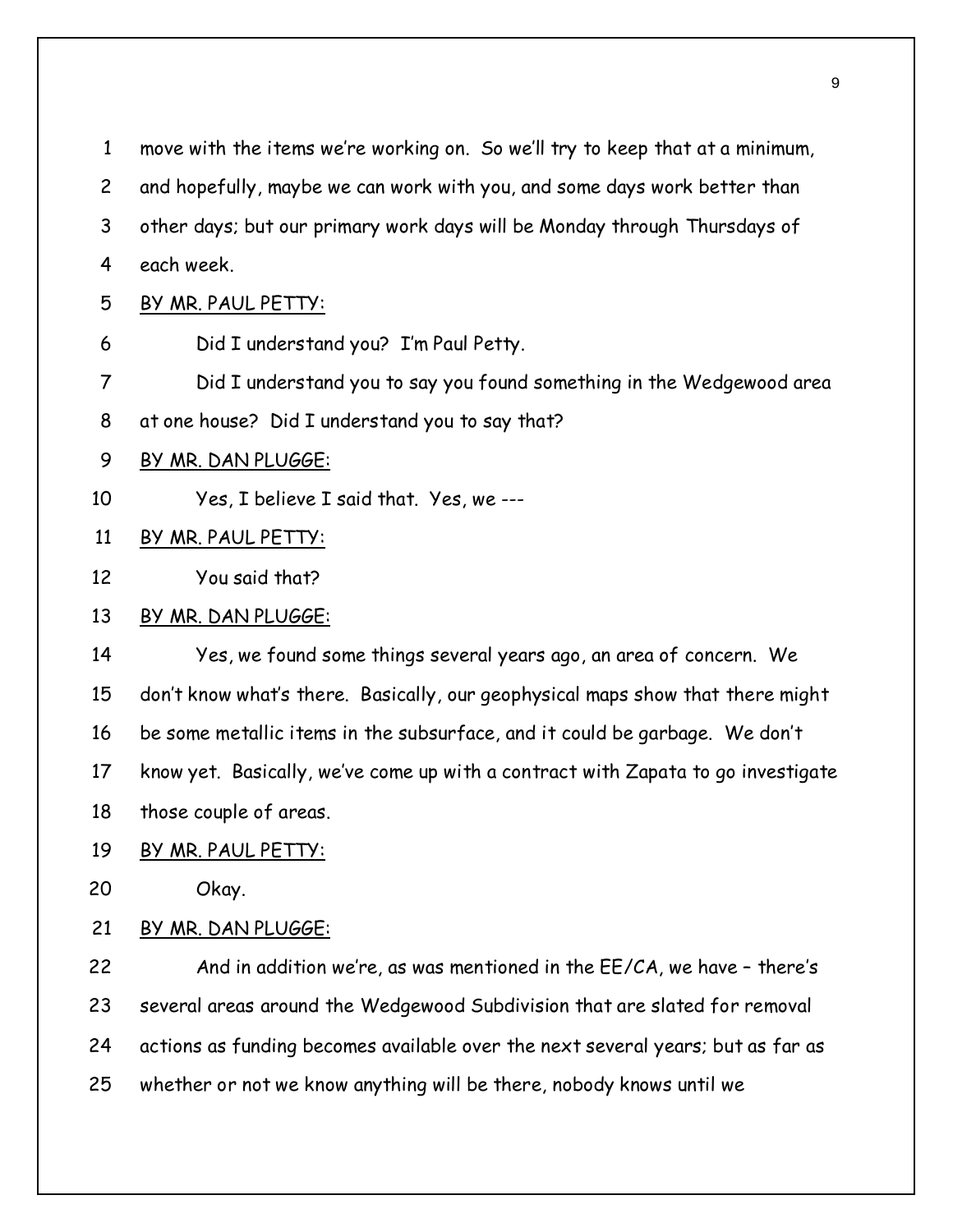| $\mathbf{1}$   | geophysically map it and identify the metallic items and actually physically go    |
|----------------|------------------------------------------------------------------------------------|
| $\overline{c}$ | dig them up and see whether it's a tin can or something else.                      |
| 3              | <u>BY MR. GARY HAYES:</u>                                                          |
| 4              | Has all the right-of-entries been obtained?                                        |
| 5              | BY MR. DAN PLUGGE:                                                                 |
| 6              | We obtained the right-of-entry from the property owner where that                  |
| 7              | house was at. It's an abandoned house or a house that's for sale at this point, I  |
| 8              | believe.                                                                           |
| 9              | The bank has temporarily suspended the sale of the house until we do our           |
| 10             | work. That way they can certify the property as ---                                |
| 11             | BY MR. GARY HAYES:                                                                 |
| 12             | So this is just some - on one property?                                            |
| 13             | BY MR. DAN PLUGGE:                                                                 |
| 14             | On one property, and basically the golf course owns all the surrounding            |
| 15             | properties around the Wedgewood Subdivision; and, as I mentioned, they're, of      |
| 16             | course, working with us trying to develop right of entry with them.                |
| 17             | BY MR. NESBIT:                                                                     |
| 18             | Any other questions?                                                               |
| 19             | Yes, ma'am.                                                                        |
| 20             | BY MS. JULIE DELL:                                                                 |
| 21             | Julie Dell, and we represent - well, represent the equestrian faction and          |
| 22             | we also do volunteer trail work at Croft.                                          |
| 23             | I wanted to know if you could tell me what channels we should go through           |
| 24             | to do volunteer work on trails at Croft that haven't officially been cleared by he |
| 25             | Army Corps and Zapata. Should we - can you tell me what channels we need to        |
|                |                                                                                    |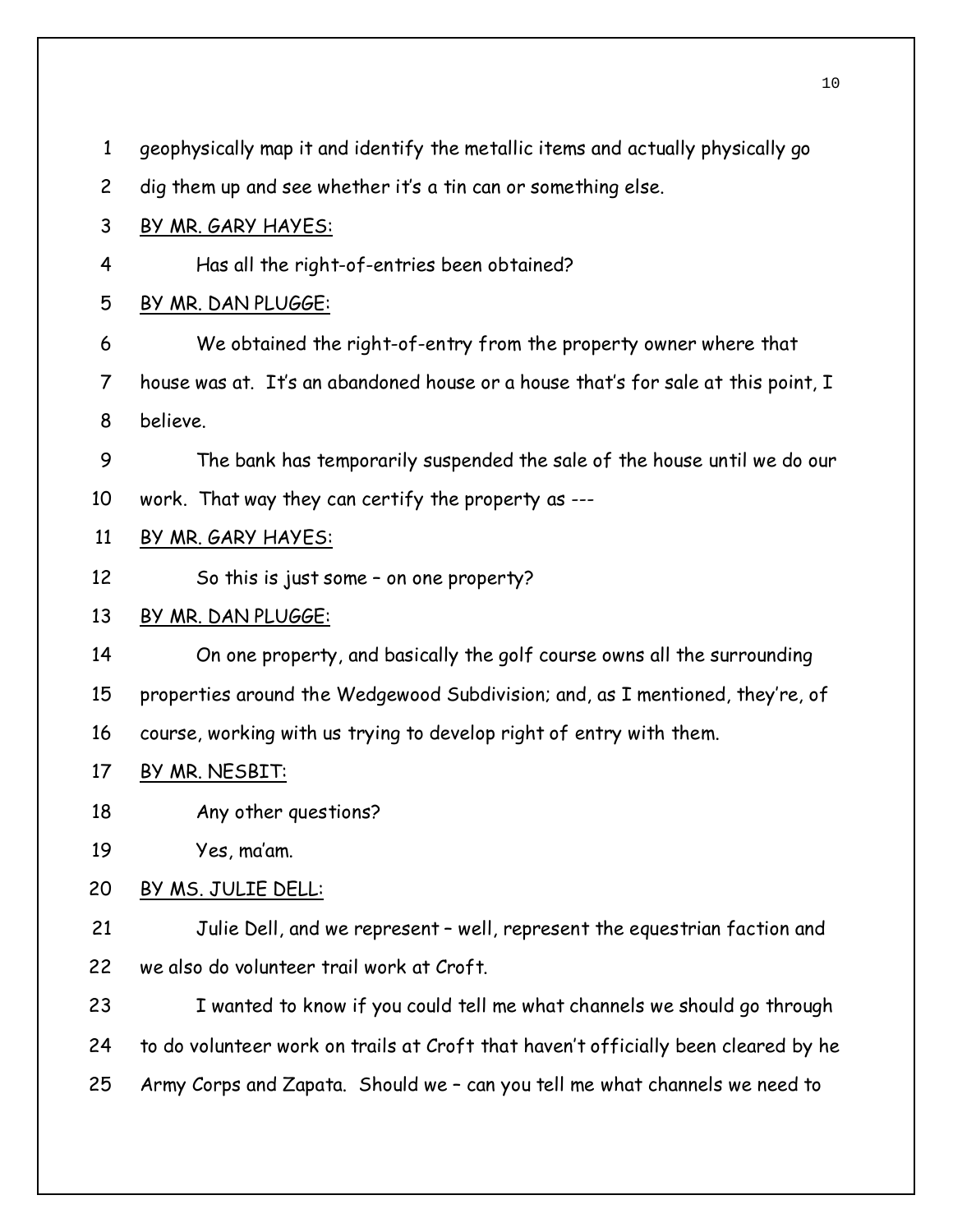1 go through to get permission to do volunteer trail work maintenance on those

2 trails?

3 BY MR. NESBIT:

4 To be absolutely honest, I don't know.

5 Personal suggestion to you would be through the Park Service, since they

6 are the party that's responsible for the parks and so on and so forth. They

7 would be the first one I would talk to, and, you know, move through the system

8 that way.

# 9 BY MS. JULIE DELL:

10 Thank you, and can you put that on the agenda for the next meeting

11 regarding opening – well, what was your question?

# 12 BY MR. BRUCE DELL:

13 Meeting with Mike Foley on the open trails.

# 14 BY MS. JULIE DELL:

15 Thank you.

- 16 BY MR. NESBIT:
- 17 We can we'll make it a point to to give you a status on where we stand
- 18 with the meeting with Foley by the time, be it positive or negative.
- 19 Okay.
- 20 BY MR. BRUCE DELL:
- 21 One last question, Mr. Nesbit.
- 22 BY MR. NESBIT:
- 23 Yes.
- 24 BY MR. BRUCE DELL:
- 25 The Bruce Dell.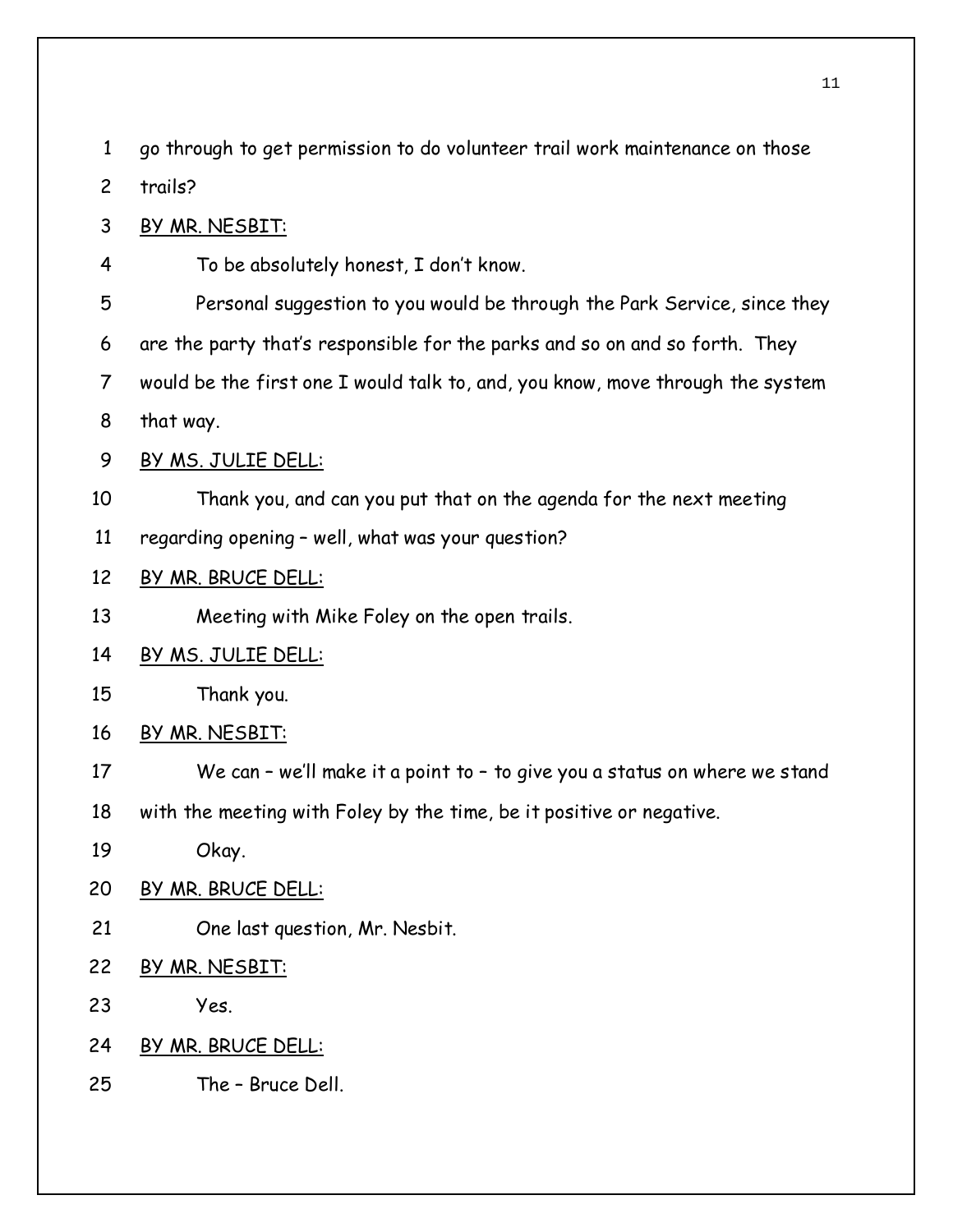| $\mathbf{1}$   | The Zapata report on the trail systems that have been cleared and the           |
|----------------|---------------------------------------------------------------------------------|
| $\overline{c}$ | new ones that have just recently been cleared, is that report available to the  |
| 3              | public, the main report? Can that be accessed?                                  |
| 4              | BY MR. MIKE WINNINGHAM:                                                         |
| 5              | Correct, it is. If you go and if you take one of these fliers on your way       |
| 6              | out, we'll give you one, there's a website on the back that says                |
| $\overline{7}$ | www.campcroft.com, and on there there's a section in there that documents       |
| 8              | that have been released to the public are in there, and I believe some of those |
| 9              | are mentioned in there which trails have been cleared and which ones have not   |
| 10             | to date.                                                                        |
| 11             | BY MR. BRUCE DELL:                                                              |
| 12             | Okay. Thank you.                                                                |
| 13             | BY MR. DAVID MULLINAX:                                                          |
| 14             | Are there any other questions?                                                  |
| 15             | (NO RESPONSE)                                                                   |
| 16             | <u>BY MR. DAVID MULLINAX:</u>                                                   |
| 17             | Any of the board members have any questions?                                    |
| 18             | (NO RESPONSE)                                                                   |
| 19             | BY MR. DAVID MULLINAX:                                                          |
| 20             | Mr. Nesbit, are you through?                                                    |
| 21             | BY MR. NESBIT:                                                                  |
| 22             | Yes.                                                                            |
| 23             | BY MR. DAVID MULLINAX:                                                          |
| 24             | Do we have a motion to adjourn?                                                 |
| 25             | BY DR. LOWRY:                                                                   |
|                |                                                                                 |